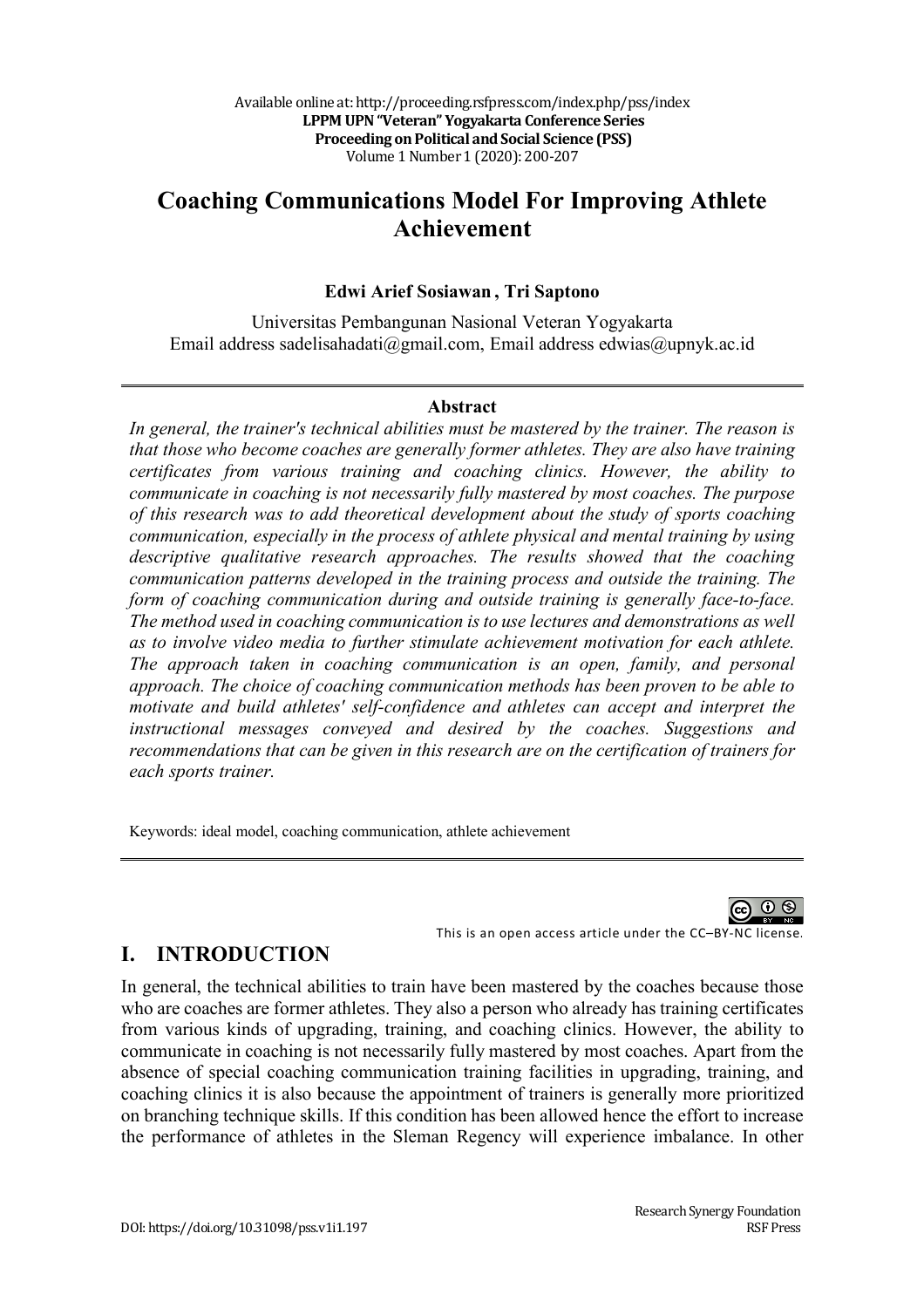words, individual athletes are not necessarily able to master good and correct techniques on the one hand and in general, the accumulated sports performance will not increase and will tend to experience stagnant conditions. This of course will be an obstacle in increasing athletes' achievement in Sleman Regency and Yogyakarta Province which will affect achievement at the national level, in addition to the short-term goal of becoming the overall champion in the PORDA event in 2021 will not be achieved.

Looking at the perspective of coaching communication problems is an important factor for coaches in the process of physical and mental training to improve athlete performance. Therefore, the formulation taken for this study is "What is the ideal coaching communication model to increase the achievement of athletes in the sport in the KONI Sleman Regency? " This research tries to look from two perspectives, namely the process of instructional communication and coaching because In general the study of coaching communication is only seen from the perspective of interpersonal communication and does not specifically study coaching communication.

### **II. LITERATURE REVIEW**

### Effective communication coaching

Effective coaching communication paves the way for skills at a higher level regarding the quality of athletes (Davis etc, 2019). This means that improving the technical quality of athletes does not only rely on the trainer's personal experience and background but also on an effective communication model that allows athletes to receive, process information, and transfer knowledge in a more efficient way (West, 2016, 13).

According to Michael Hall (2008, 82), effective communication can help coaches improve athlete self-regulation which in turn contributes to improving athlete performance. Athlete self-regulation refers to a complex process that provides the ability to monitor athletes' thoughts and behavior and enables them to respond appropriately to the sports environment. That is why it will be very important for coaches to learn about effective communication structures that equip athletes to act according to the trainer's training system (Rosca, 2010).

Trainers communicate with athletes for a number of reasons and the goals according to (Weinberg & Gould, 2003) are to persuade and persuade, evaluate, inform, motivate, and inspire and overcome problems. The main principle of effective coaching communication is finding out to understand the other party and then trying to be understood (Covey, 1990). To get an effective coaching message, the first thing is to know the basics of sending an effective message which includes; a) Clear and concise; Coaches must use simple and specific messages so that players know what the coaching message is intended for. b) Honest; honesty can create an environment of mutual trust between coach and athlete. Honesty is meant here is praise and criticism of the competence of athletes during training or during the competition. c) Repetition/repetition; often a disruption in coaching communication occurs because the athlete forgets what the coach has said.

The second thing the trainer must understand is to be aware of the external factors that can affect the way messages are sent and received. The third ineffective coaching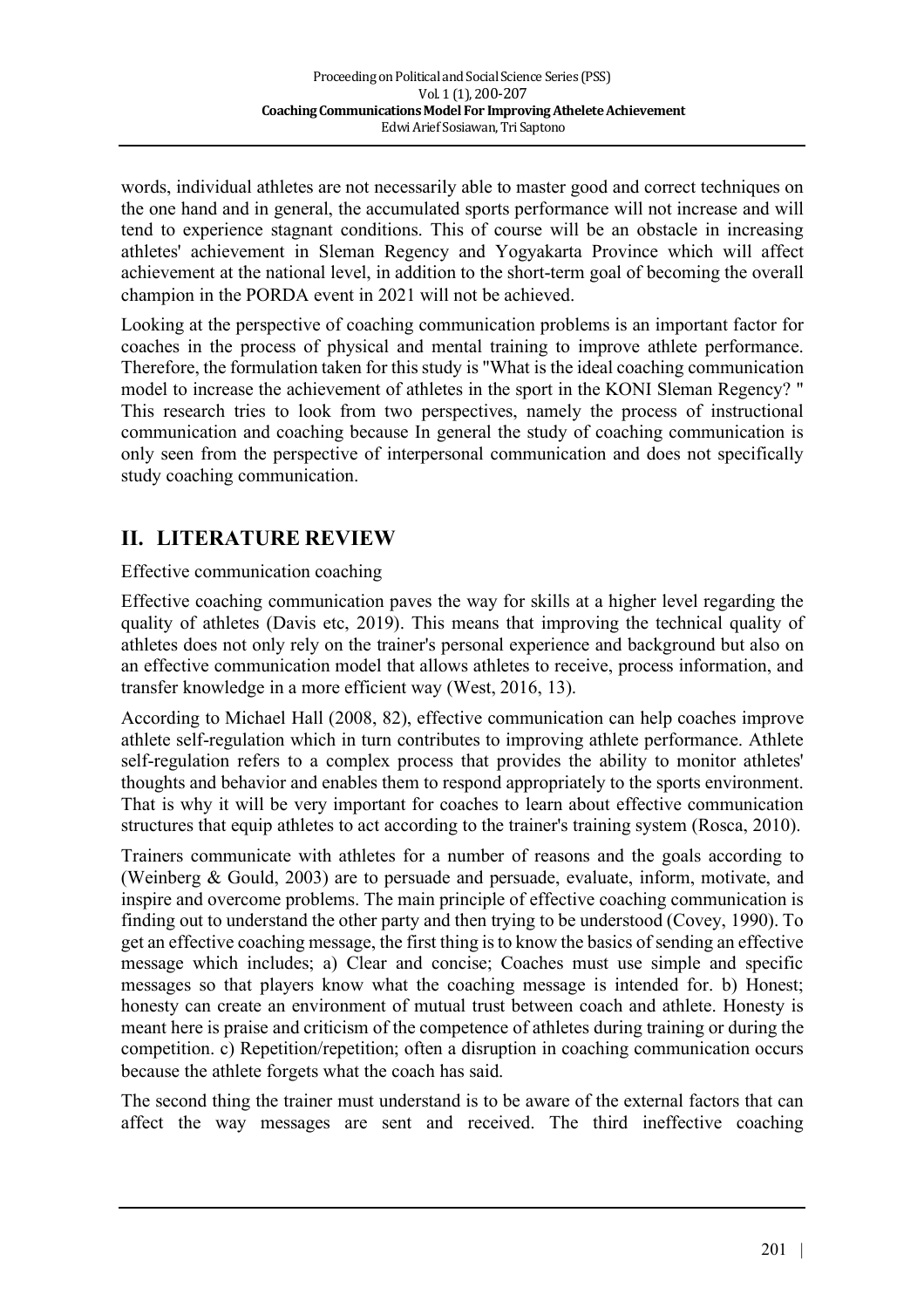communication is ensuring messages are received. As stated earlier, communication is a two-way street; the recipient is just as important as the sender as it is imperative that athletes receive the message and instructions. Fourth, the coach provides encouragement, motivation, and space for feedback from athletes to coaches so that misunderstandings do not occur. Fifth, coaches must adapt to athletes because athletes generally receive messages differently depending on their experiential, social, cultural, and educational backgrounds and psychological conditions (Gabriel, 2016, 32-33).

## **III. RESEARCH METHODOLOGY**

This study used a qualitative approach that was described as descriptively. This approach was chosen in order to reveal in-depth about the strategies and patterns of coaching communication used in athletes' physical and mental training. Bogdan and Taylor (Kaelan: 2012) said the qualitative research method is a research procedure that produces descriptive data in the form of words, notes related to meaning, value, and understanding. In addition, qualitative methods always have a holistic nature, namely the interpretation of data in relation to various possible aspects.

## **IV. FINDING AND DISCUSSION**

This study looked at the coaching communication carried out by Badminton, Dance, Karate, and Pencak Silat sports. Each of them has its own character in the training process and coaching communication. For clarity, the coaching communication model from each sport which is used as research subjects are as follows:

#### Badminton sports

The badminton sport in Sleman Regency has been a regular and dominant champion in the PORDA DIY event from 2009 to 2019. Therefore, this sport is always the primadonna of gold panners in every PORDA DIY event. The training process is carried out by the badminton sport which is managed by the Indonesian Badminton Association (PBSI) of Sleman Regency. The training consists of four training a week which include drill, receipt, game training systems and on weekends physical training is carried out interspersed with games.

The communication pattern of the PBSI Sleman trainers' coaching with Puslatkab athletes is characterized by openness not only during training / in the field but also outside the training schedule. The form of openness of the trainer during the training process is to try to be honest with the statement messages that are conveyed to athletes, such as the importance of training and motivation in achieving achievement. In addition, to support for openness in communication, positive behavior and attitudes were also carried out by PBSI Sleman district trainers in coaching communication through positive encouragement when delivering training programs during the training process. The PBSI coaches in Sleman Regency also communicate openly the analysis of the weaknesses and strengths of each athlete which has the aim that the athletes can believe in their abilities and be able to overcome and improve their weaknesses during training and during competitions.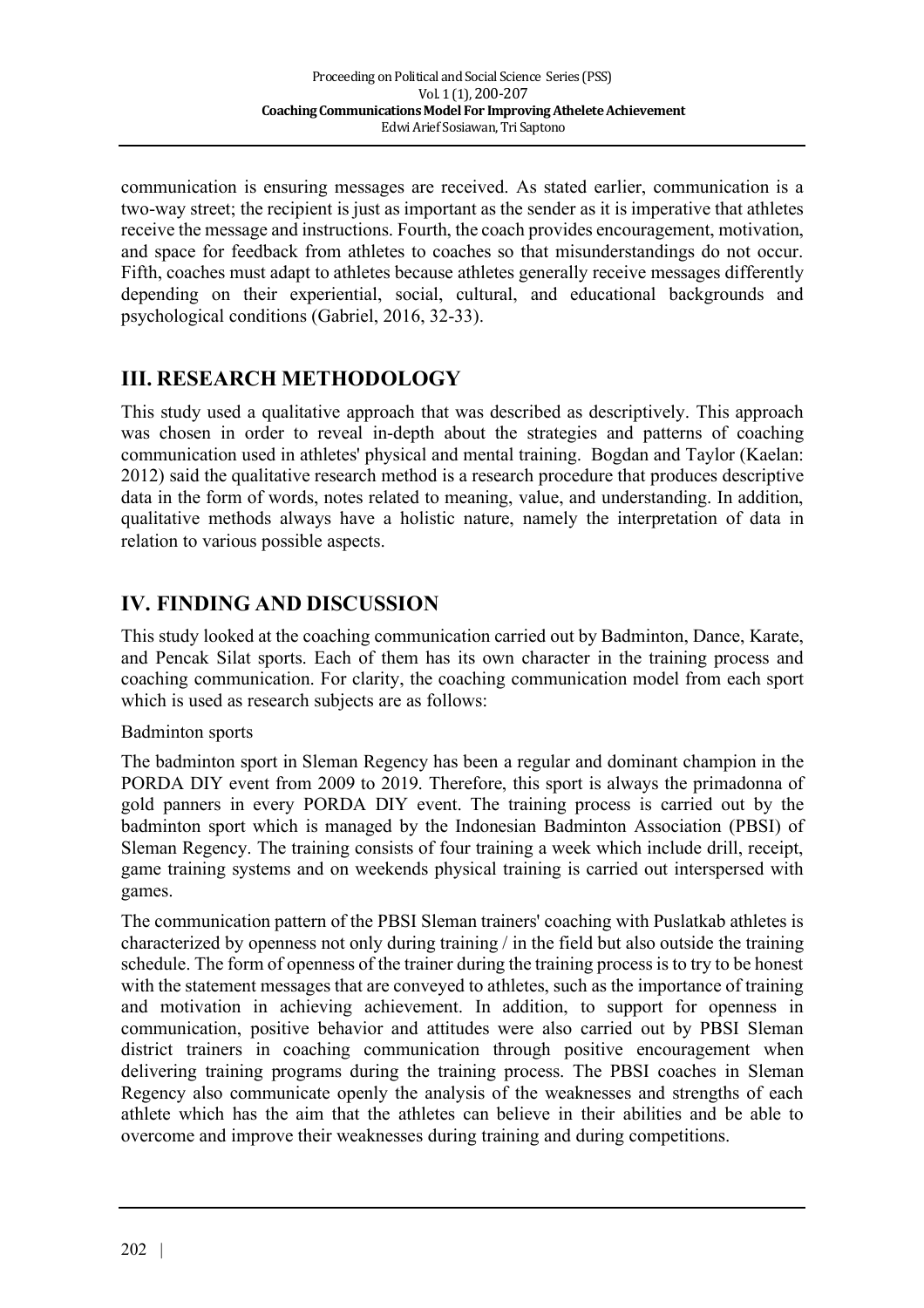If then look at the obstacles in coaching communication carried out by PBSI coaches in Sleman regency to badminton athletes in Sleman regency are the catching power of each athlete and their educational background. Capture power is related to the level of intelligence of each athlete and is related to the level of education of the athlete. This was felt by the PBSI trainers according to the fact that they had to provide reps in providing material and examples of exercises. The difference in interpreting the coaching message here makes the coaching communication experience disruptive which is overcome by the repetition of training material modeling conducted by PBSI trainers in Sleman district.

#### Dancesport

The dancesport follows the organizational pattern at the international level, namely the International DanceSport Federation (IDSF) which has a Latin characteristic dance form category and standard ballroom characteristics. The dancesport branch of Sleman Regency has begun to strengthen its progress when it has succeeded in becoming the overall champion of the XV DIY PORDA, after previously since 2011 it only stood in overall champion 3. The dancesport branch managed by the Indonesian Dancesport Association (IODI) ) Sleman Regency.

IODI Sleman Regency carries out a one-year training program prior to the implementation of the PORDA. The dance team trains physically and mentally 4 times a week. The physical training program applied is physical training that leads to endurance or endurance for athletes with a target of 100 percent each training. The mental training program implemented by the IODI trainer in Sleman Regency is in the form of sports psychology coaching every Sunday by inviting sports psychology experts.

The communication of the training in the dancesport branch is direct during the implementation of the training, this is an efficiency measure considering the number of trainers in the IODI dance sport in Sleman Regency is only one person. Generally, communication that is carried out in the training process is using non-verbal language, because in the training system the trainer also provides direct examples. Through an informal atmosphere, the IODI Sleman district dance coaches provide direct training program instructions at the training location. Trainers and athletes communicate at a close distance, by means of a dance coach giving instructions to athletes through gestures and body language to further clarify the explanation of training instructions that are conveyed orally.

The communication strategy applied by the IODI dance sport coach in Sleman Regency is through a personal approach for athletes who have obstacles in the training process or in understanding training. Another approach is the freeing approach in the form of communication between coaches and athletes in a forum to solve a problem related to training problems or other non-technical problems.

In contrast to badminton, dance sport has the criteria for athletes in their teens or under 16 years of age, so that mood and fatigue sometimes become obstacles in the communication process. This makes the coaching communication barrier in the sport of dance purely psychological. To overcome these obstacles, the trainers in dance use a personal approach and try to take a personal approach that tends to be pedagogical, considering that most dance athletes are still in their teens.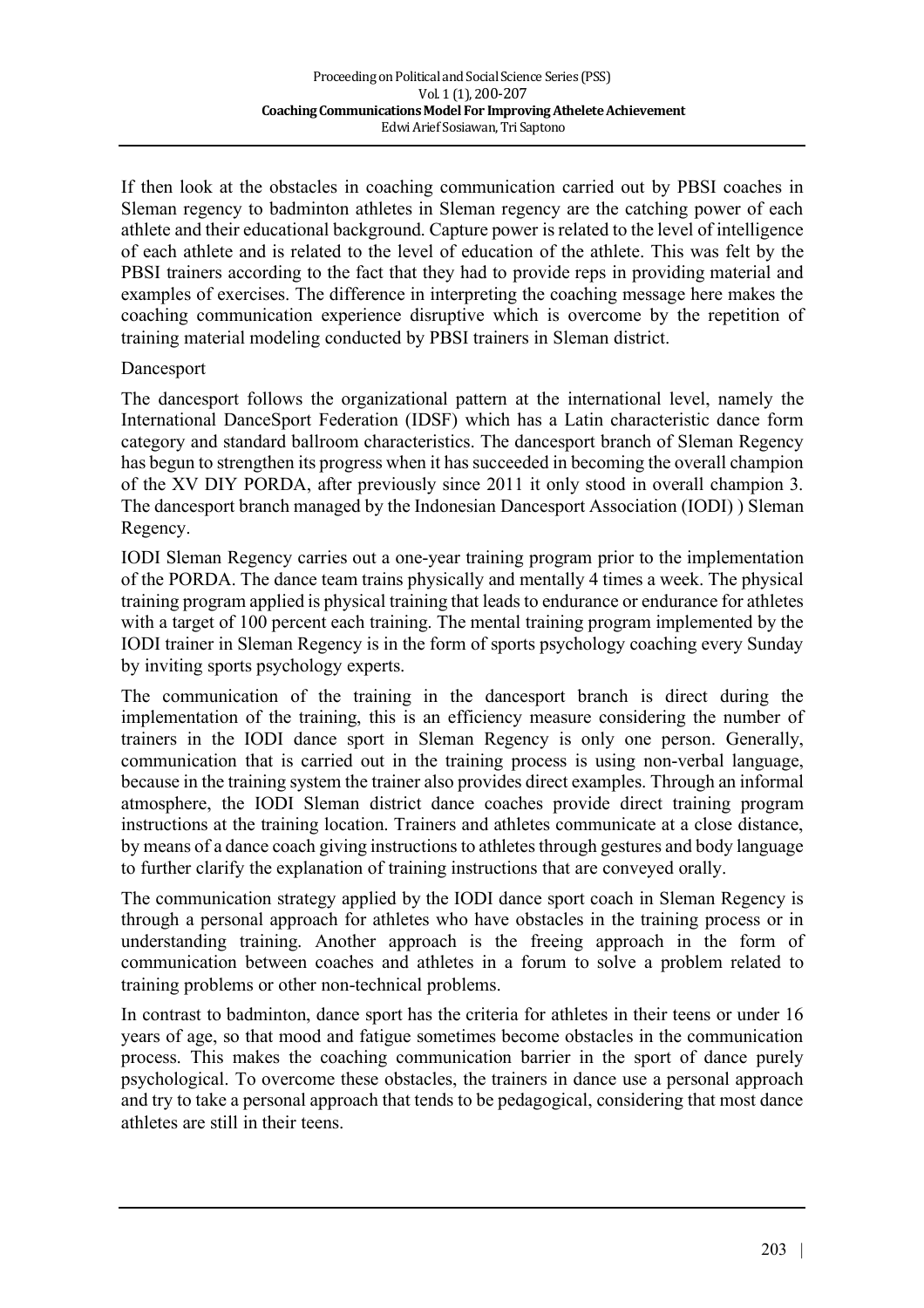#### Pencak Silat

The Indonesian Pencak Silat Association (IPSI) as the parent of the sport of Pencak silat has organizational goals for regeneration, preservation, and finding new athletes of Pencak silat. The achievements during the PORDA DIY IPSI Sleman Regency have been glorious because since 2013 they have always been the overall champion until the XV DIY PORDA in 2019. The key to success in fostering the achievements of the IPSI Sleman Regency Pencak silat sport is the number and quality of the trainer's competence.

Pencak silat as a martial arts sport has a training pattern not only physically, techniques, tactics, and strategies but also requires the leadership of the coach in the training process. The attitude and leadership of the coach in communicating to handle athletes are expected to be able to boost an athlete's performance. IPSI Pencak Silat athletes in Sleman Regency are generally students and students. It can be said that they are relatively able to carry out regular exercises.

In general, the coaching communication pattern carried out by IPSI Sleman Regency is to use a family approach to athletes which aims to avoid gaps between coaches and athletes. This familial approach is conveyed both inside and outside of training. Generally, the communication process in training includes information about the training program, the pattern being carried out, and information about the correctness of the technique. Providing information from coaches to athletes can run well because it is carried out in a family manner so that it feels closer, relaxed, and remains principled according to the character of each athlete.

Through a kinship approach in coaching communication, it allows for intimacy and comfort between coaches and Pencak silat athletes. The form of coaching communication between IPSI coaches in Sleman Regency and athletes combines verbal and non-verbal communication proportionally. Both are used but prefer nonverbal communication during the training process. The attitude of openness to verbal language is reflected in words such as a coach who is willing to accept input during the training evaluation process and nonverbal language which is reflected in body movements such as embracing. This aims to make athletes feel calmer when experiencing difficulties during walking training.

#### Karate

The karate sports branch is part of the Indonesian Karate-do Sports Federation (FORKI). In Sleman Regency itself, the sport of karate has contributed a lot to medals since PORDA DIY in 1989. Since 2017 FORKI Sleman's achievements can increase to second place in PORDA to XIV in 2017 and culminating in becoming overall champion 1 at PORDA DIY to XV in 2019. Besides that, the achievements outside the PORDA DIY were also the overall champion in the open championship and the peak achievement was being able to pass one athlete to the PON event in 2021.

Efforts made by FORKI in Sleman regency to improve karate performance are technical training 3 times a week and physical training once a week. At a high level, such as facing a national and tiered championship, the training intensity is increased to 4 times a week. The number of trainers owned by FORKI in Sleman district is four consisting of the kata trainer and the Kumite trainer. The training communication process that takes place is mostly done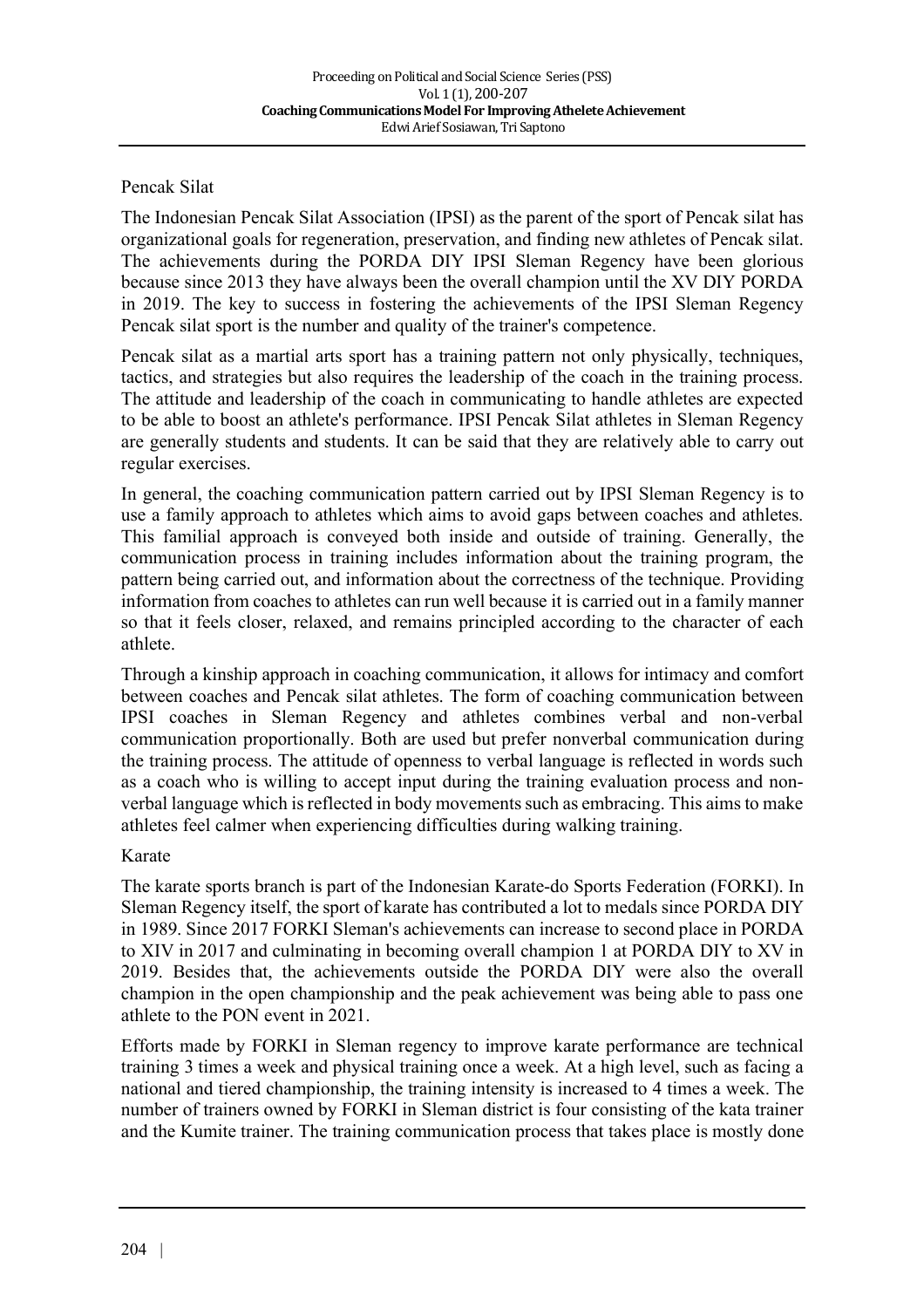during the training schedule on the mat. The trainer provides instructions during the training process for between 1.5 to 2 hours. During the training process, it is not uncommon for the coach to give instructions on examples of training techniques, both basic movements (Kihon) or competition technique movements.

The approach used in coaching communication between coaches and karate athletes is seniority and personal. This was done by the FORKI Sleman trainer to provide boundaries between the coach and the karate athletes regarding their respective roles. Meanwhile, a personal approach is taken in dealing with athletes who are still passive or lacking in training techniques. This approach is taken so that the coach can break down the obstacles experienced by athletes both psychologically and technically. This personal approach indirectly fosters the confidence of karate athletes in the coaches so that from the process of training activities and competitions the athletes will feel comfortable and calm.

The process of implementing coaching communication at FORKI Sleman Regency is to use the demonstration method and the lecture method. The lecture method is carried out to athletes in a repetitive way so that the athlete understands what the coach means in each exercise. Lectures are also carried out by athletes when the training has ended by conducting discussions and evaluations after the training process on the techniques that have been practiced by the athletes.

The demonstration method in coaching communication is giving examples of competing techniques to athletes, generally, in this method, the coach also involves athletes to feel the difference between the right technique and the wrong technique. Apart from these methods, FORKI Sleman coaches also use video matches and instructional media which are held every two months in a discussion.

Barriers to coaching communication that occurs in the process of karate are semantic and psychological barriers. Semantic barriers occur because sometimes athletes do not understand the concept of instructions given by the coach so the coach must find ways to used non-technical terms to make it easier. The psychological barrier occurs due to the lack of focus of athletes during the training process because they have to share their time and energy with their duties and roles as students.

#### Discussion

A good training process is also based on good communication from the coach to the athlete. Aspects that are fulfilled in the coaching process in the four sports of the research subject include consistency, credibility, respect, and the integrity of the coach. Overall communication between coaches and athletes in the four sports has shown that the coach has fulfilled all aspects of ideal communication in a training process. This fact is based on the feedback given by athletes in each sport.

The coaching communication carried out by the supervisory team of the four sports in the research subject is relatively good. The coaching team has attempted to convey instructional messages in an attempt to inculcate proper training and competition techniques. On the other hand, the coaching communication carried out also aims to generate intrinsic motivation in athletes. In the end, this intrinsic motivation will instill moral responsibility on the athlete as a provision to excel in every competition.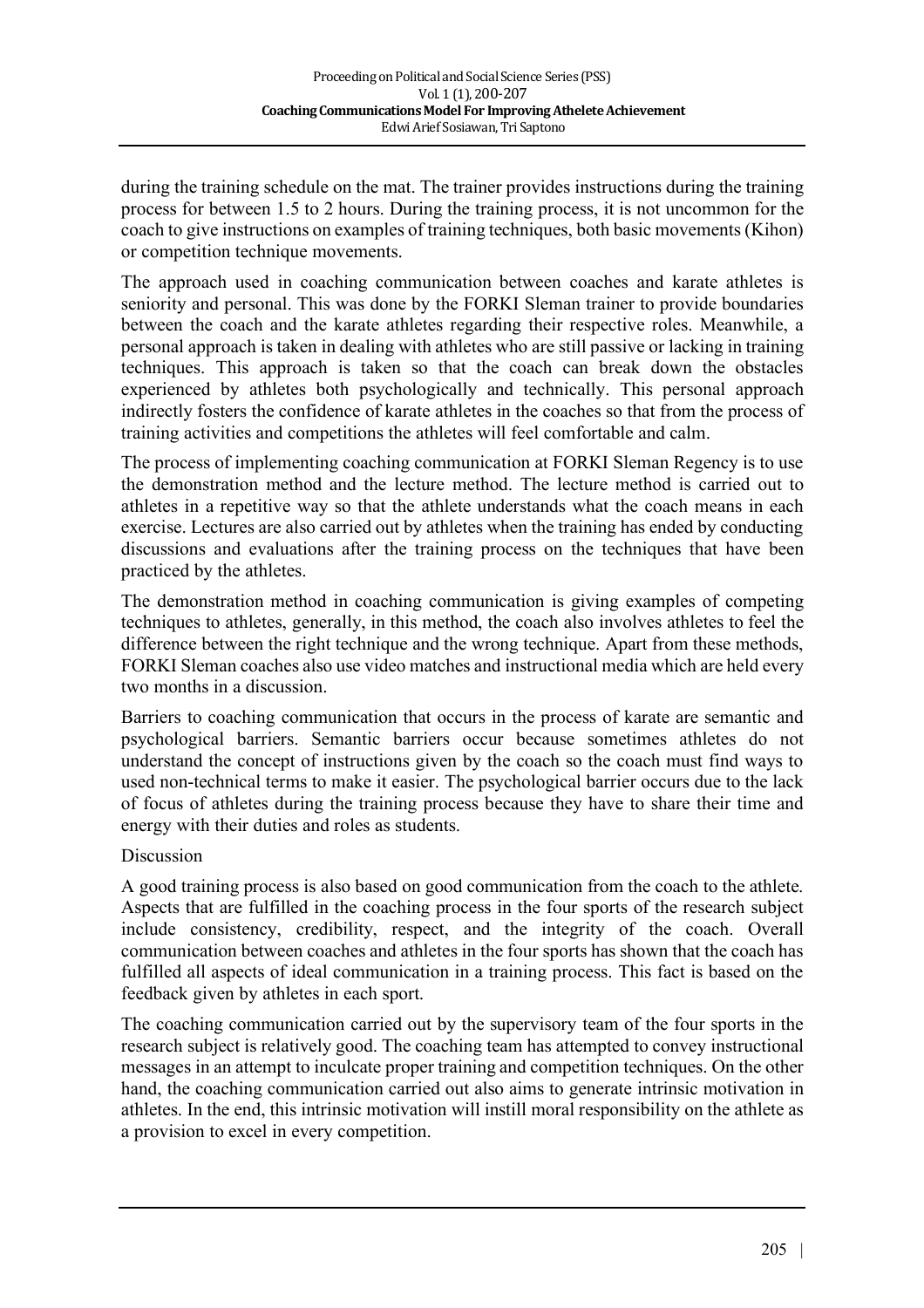The process of conveying instructional messages by coaches to athletes shows that the coach understands the characteristics of each athlete by communicating patterns both formally and informally. This understanding is then followed by a personal approach, motivating, and giving confidence to the athletes. summary the ideal model coaching communication carried out by the coach of the four sports of the research subject is followed by the picture below :



# **V. CONCLUSION AND FURTHER RESEARCH**

The results showed that the form of coaching communication during and outside training is generally face-to-face. The method used in coaching communication is to use lectures and demonstrations as well as involving video media to further stimulate achievement motivation for each athlete. The approach taken in coaching communication is an open, familial, and personal approach. The three approaches are used by coaches to gain the athlete's trust in addition to being used to make it easier to understand the characteristics of each athlete. The choice of coaching communication methods and approaches has been proven to be able to motivate and build athletes' self-confidence and athletes can accept and interpret the instructional messages conveyed and desired by the coaches according to the coach's wishes.

Suggestions and recommendations that can be given in this research are on the certification of trainers for each sports trainer. Each sporting branch needs to strive for the implementation of coaching certification both at the regional or national level, this activity can be carried out by being a participant who belongs to upgrading. which is carried out by the major management or undertaking the initiative to organize training courses independently.

### **REFERENCES**

Bogdan, Robert dan Taylor, 1992, *Pengantar Metode Penelitian Kualitatif*, Usaha Nasional, Surabaya